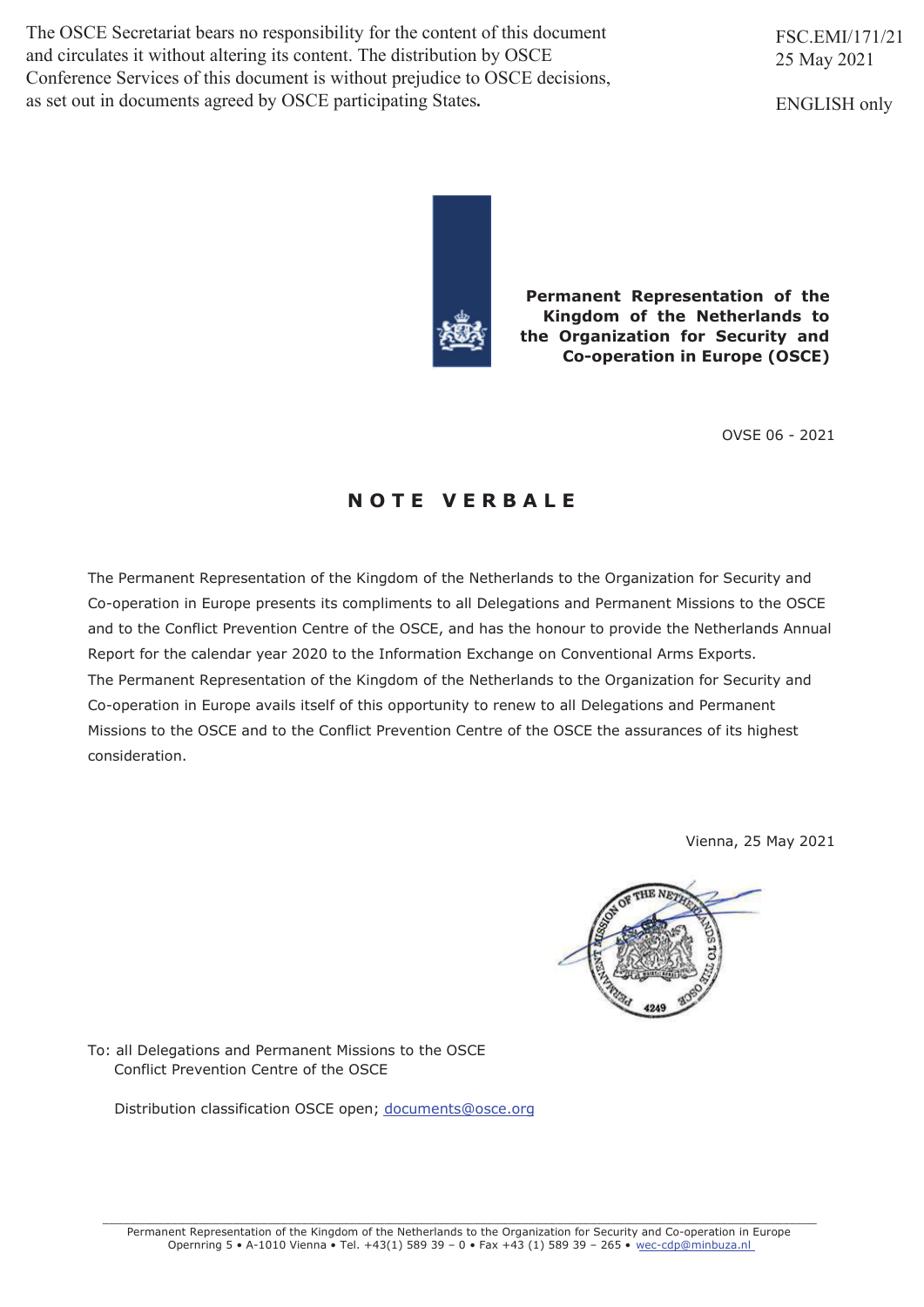## **The Netherlands, 2020 Information Exchange**

OSCE participating States are requested to provide details of:

## **1. Their basic principles, policies and/or national practices on the export of conventional arms and related technology.**

It generally prohibited to export and transfer military goods and technologies without a license issued by the Minister for Foreign Trade and Development Cooperation (the few exceptions to this rule will be further discussed in the answer to question 12). This mandatory license requirement also applies to surplus military goods disposed of by the Netherlands armed forces.

Netherlands policy on the export of conventional arms and related technology is based on the importance attached to the international rule of law, and is characterised by caution and restraint. Netherlands arms exports have to comply with relevant international obligations, such as UN embargoes, the Arms Trade Treaty (ATT) and the EU Common Position 2008/944/CFSP (hereafter: EU Common Position). Because of the political implications, arms exports must be consistent with the foreign and security policy of the Netherlands.

License applications for the export of military equipment are assessed on an individual basis against the Netherlands arms export policy, bearing in mind the nature of the good, its end use and its end-user. For this purpose, primarily the EU Common Position is applied. This Common Position requires that in the case of license applications for the export of military goods to destinations where human rights may be violated, it is to be carefully examined whether the military goods concerned might play a role in any violations of those rights. This does not mean that export of military goods to such destinations will always be prohibited, but that the nature of the goods (and the way in which they can be used) will feature prominently in the assessment of the application. Should there be a link between a proposed export and the human rights violations, then the export will be termed "undesirable" and the requisite export license will be denied. The assessment criteria of the EU Common Position are the following:

1. Respect for the international obligations and commitments of Member States, in particular the sanctions adopted by the UN Security Council or the European Union, agreements on nonproliferation and other subjects, as well as other international obligations.

2. Respect for human rights and international humanitarian law by the country of final destination.

3. Internal situation in the country of final destination, as a function of the existence of tensions or armed conflicts.

4. Preservation of regional peace, security and stability.

5. National security of the Member States and of territories whose external relations are the responsibility of a Member State, as well as that of friendly and allied countries.

6. Behavior of the buyer country with regards to the international community, in particular its attitude to terrorism, the nature of its alliances and its respect for international law.

7. Existence of a risk that the military technology or goods will be diverted within the buyer country or re-exported under undesirable conditions.

8. Compatibility of the exports of the military technology or goods with the technical and economic capacity of the recipient country, taking into account the desirability that states should meet their legitimate security and defence needs with the least diversion of human and economic resources for armaments.

**2. Their national legislation governing the export of conventional arms and related technology. If applicable, report changes and/or updates to the data provided in 1995, including any relevant subsidiary legislation.**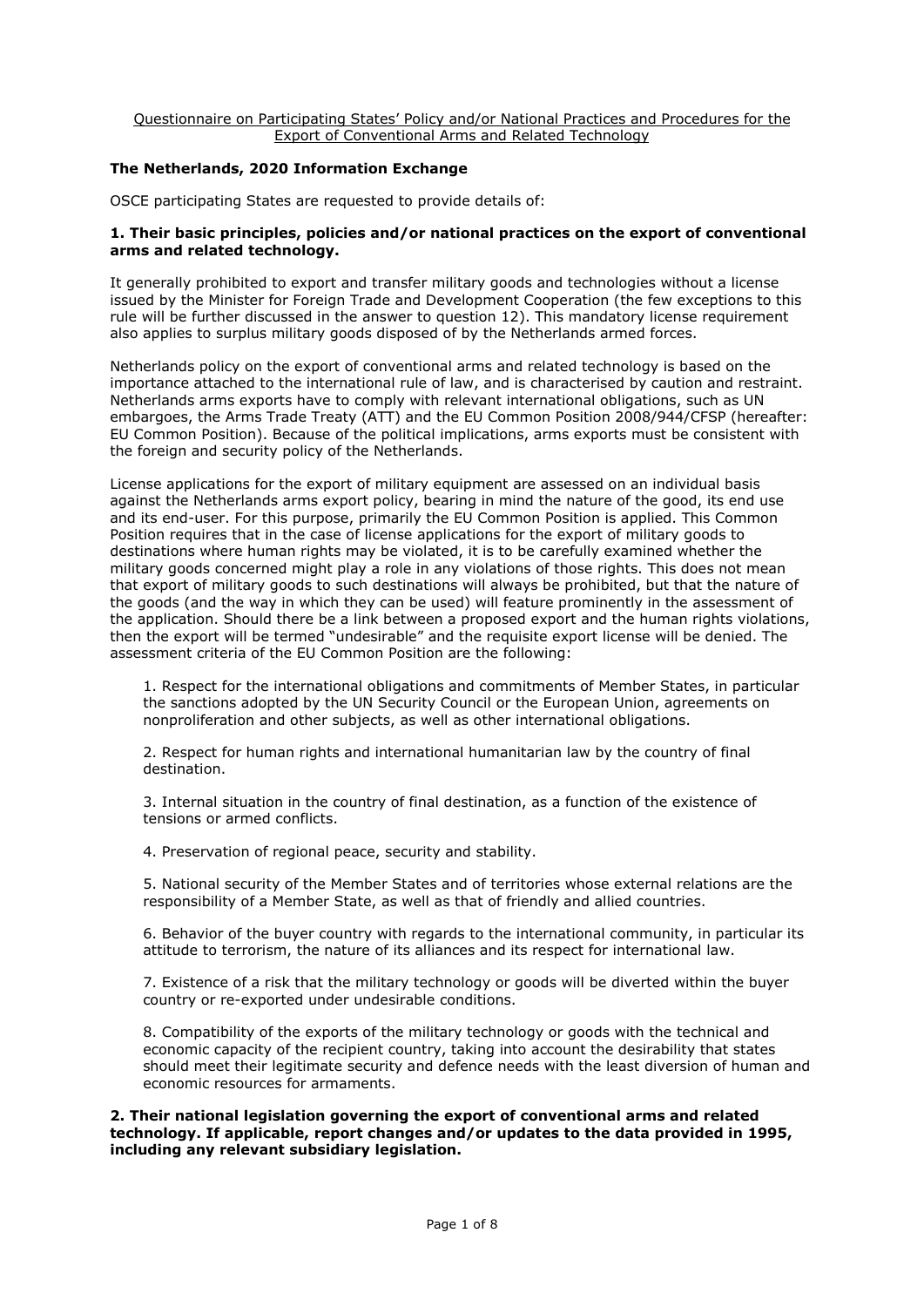Since August 1st, 2008 the controls on the export from and transit through the Netherlands of military goods is based on the General Customs Law, the Decree on strategic goods and the Implementation order on strategic goods, in addition to the Arms and Ammunitions Act of 1997. These laws prohibit the export from the Netherlands of goods and technology mentioned in the Common Military List of the European Union (2007/197/CFSP) and the Firearms Directive (Council Directive 91/477/EEC) respectively, without a license from the Minister for Foreign Trade and Development Cooperation, to all countries with the exception of Belgium and Luxembourg (due to the special Customs arrangements under the Benelux Treaty). The Netherlands assesses the license applications according to the eight criteria defined in the EU Common Position and according to the relevant articles of the ATT.

As stated above, in the Netherlands, regulatory controls on strategic goods are based on the following acts, regulations, orders and measures. The texts of the instruments are available at www.wetten.nl (in Dutch). The European dual-use regulation can be found on the website http://eur-lex.europa.eu/, in the Official Journal 2009 L134.

#### General Customs Act (Staatsblad 2008, 111)

The General Customs Act (Algemene Douanewet) is the legal basis of all orders and measures regarding strategic goods mentioned here. The General Customs Act defines the competences pertaining to all the tasks assigned to Customs with regard to goods and movements of goods. Other relevant acts are the Strategic Services Act, containing regulations for the services related to strategic goods, and the Chemical Weapons Convention Implementing Act.

#### Strategic Goods Order 2012 (Stcr. 2011, 19960)

The Strategic Goods Order 2012 (Besluit strategische goederen 2012) states rules for the export and transit/transshipment of dual-use and military goods. It also provides for certain matters to be further arranged by order of the Minister for Foreign Trade and Development Cooperation. For dual-use goods, the rules specified by the Order consist principally of criminalisation of offences for military goods, and designates the Minister for Foreign Trade and Development Cooperation as the competent authority.

The latter also applies for military goods. For military goods, the Order also specifies rules for a license requirement or a notification requirement in the case of transit. Currently the Strategic Goods Order is under review by the Netherlands government.

#### Strategic Services Act (Stb. 2011, 445)

The Strategic Services Act (Wet strategische diensten) came into force in January 2012. It contains regulations for three types of services related to strategic goods: intangible transfer of technology, technical assistance and brokering services. The act is relevant for both military and dual-use items.

## Economic Offences Act (Stb. 1950, 258)

The Economic Offences Act (Wet op de economische delicten) defines the powers of the Customs Service and the Fiscal Investigation Department (FIOD) with regard to undertaking investigations, and the sentences applicable to offences against the export regulations. Such offences are not subject to the penalty regime of the General Customs Act; they are designated as economic offences.

#### Arms and Munitions Act (Stb. 1995, 292)

Besides the provisions arising from the General Customs Act, importers and exporters of certain fire arms, launch systems and related munitions may need to take into account the provisions of the Arms and Munitions Act (Wet wapens en munitie). In certain cases, this may mean that a consent is required for importing, exporting or re-exporting arms and munitions regulated by the Act, for which the Minister of Security and Justice is responsible. Its enforcement is the responsibility of the head of police in the region in which an enterprise is established.

## **3. Any international agreements or guidelines, other than OSCE commitments, covering the export of conventional arms to which they are a party.**

The Netherlands has ratified various treaties and participates in several export control regimes aiming to prevent worldwide proliferation of sensitive goods:

- Non-Proliferation Treaty (NPT)

- The Chemical Weapons Convention (CWC)
- Biological and Toxin Weapons Treaty (BTWC)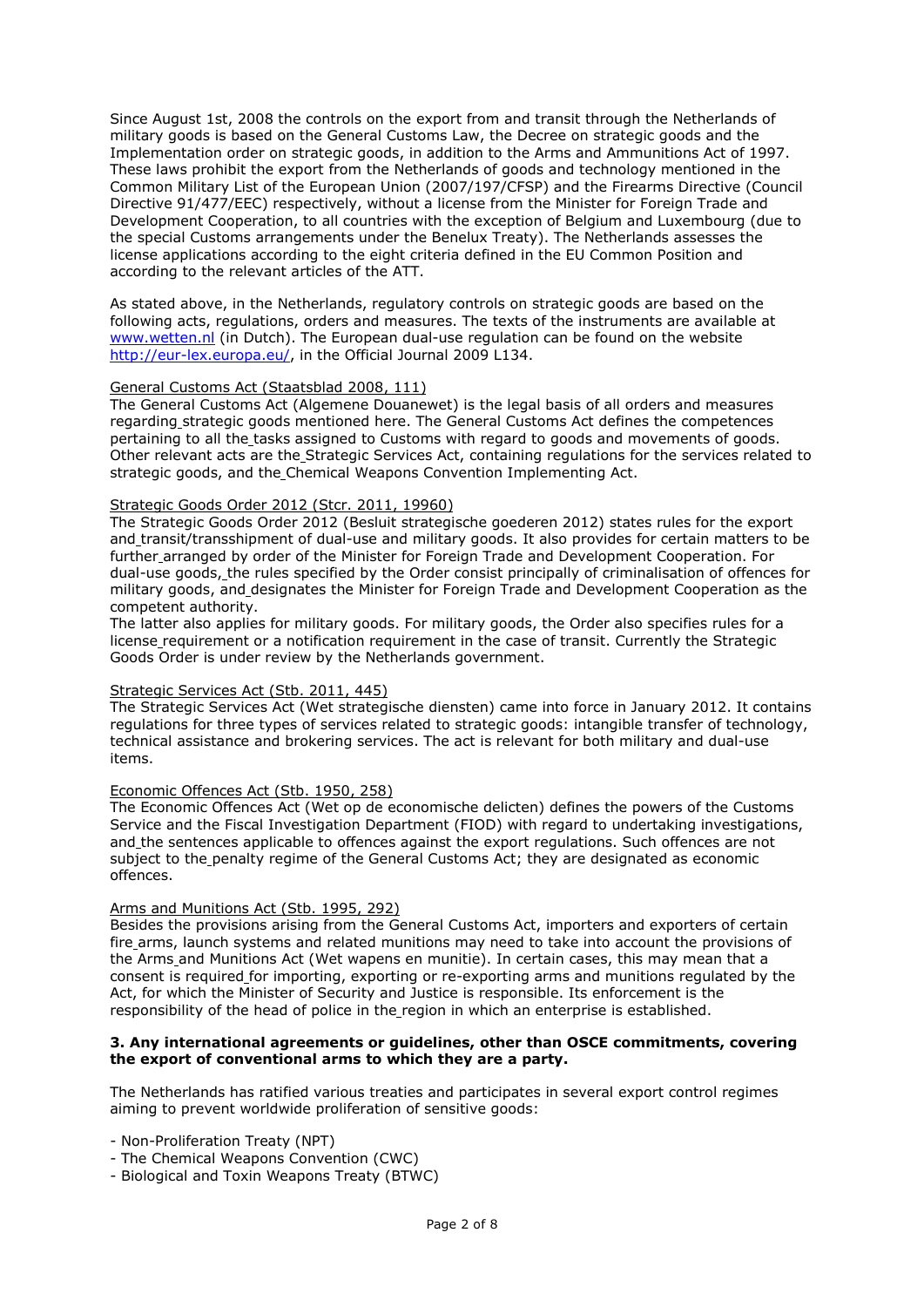- Wassenaar Arrangement (WA)
- Nuclear Suppliers Group (NSG)
- Missile Technology Control Regime (MTCR)
- Australia Group (AG)
- Arms Trade Treaty (ATT)

#### **4. The procedures for processing an application to export conventional arms and related technology:**

## **- who is the issuing authority?**

#### *Ministry of Foreign Affairs (MFA)*

concerning license applications.

The Ministry of Foreign Affairs (MFA) is responsible for controlling the export, transit/transshipment, brokering and – in the case of chemicals listed in the Annex on Chemicals of the Chemical Weapons Convention – import of strategic goods. The Ministry holds primary political and legal responsibility for implementing the export and transit controls – in particular decisions

Export licenses for strategic goods are granted by the Minister for Foreign Trade and Development Cooperation. It is the Ministry's objective to promote international security without obstructing Netherlands trade and industry unnecessarily in the performance of its business. Within the Ministry of Foreign Affairs, two departments are involved in export control: the department for International Trade Policy and Economic Governance and the Security Policy department. The latter is responsible for export control on military goods and for dual-use goods and technologies with military end use, including the international political aspects of arms controls and international security policy.

The Security Policy department will assess license applications against the eight criteria of EU Common Position, which defines common rules governing export control of military goods and technology as well as dual use goods and technology with military end use (OJ EC L 335 of 13 December 2008). An export license will be issued if it is found that an export is consistent with the criteria. Furthermore, the MFA has a duty to consult with other EU member states that have denied comparable applications. In the course of such consultations it will be considered whether any similarity exists between the applications. This procedure contributes to the European level playing field, because in comparable instances EU member states have to incorporate another Member State's denial into their own analysis.

In all cases, licenses for the export of strategic goods are granted or refused by the Netherlands Central Licensing Office on behalf of the Minister for Foreign Trade and Development Cooperation, who is responsible for this matter.

#### **- what other authorities are involved and what is their function?**

#### *Customs / Central Import and Export Office (CDIU)*

Companies or individuals intending to export or re-export goods and technology appearing on the list of military or dual-use goods, or to provide strategic services, should apply for an export license at the Central Import and Export Office (Centrale Dienst voor In- and Uitvoer, CDIU). On behalf of the MFA, the CDIU processes a large portion of the applications. This applies in particular to applications for the export or re-export to the EU and NATO allies. The CDIU sends a relatively small number of license applications to the MFA for further assessment. The CDIU also assists in assessing the strategic nature of goods, and will provide further information on measures concerning strategic goods. The CDIU forms part of the Tax and Customs Administration (Belastingdienst/Douane) Department of the Ministry of Finance, and is mandated by MFA to grant export licenses. The CDIU processes the license applications for exports of military and dual-use goods. In all cases, licenses for the export of strategic goods are granted or refused by the CDIU on behalf of the Minister for Foreign Trade and Development Cooperation, who is responsible for this matter.

#### *General Intelligence and Security Service (AIVD)*

The investigation into proliferation of weapons of mass destruction falls under both the intelligence task and the security task of the General Intelligence and Security Service (AIVD). The AIVD supplies the MFA with information that is relevant for export control. In the case of special destinations, the AIVD is requested to supply data on the reliability of certain foreign organisations or individuals. Besides, the AIVD and MIVD have a shared unit for counter proliferation.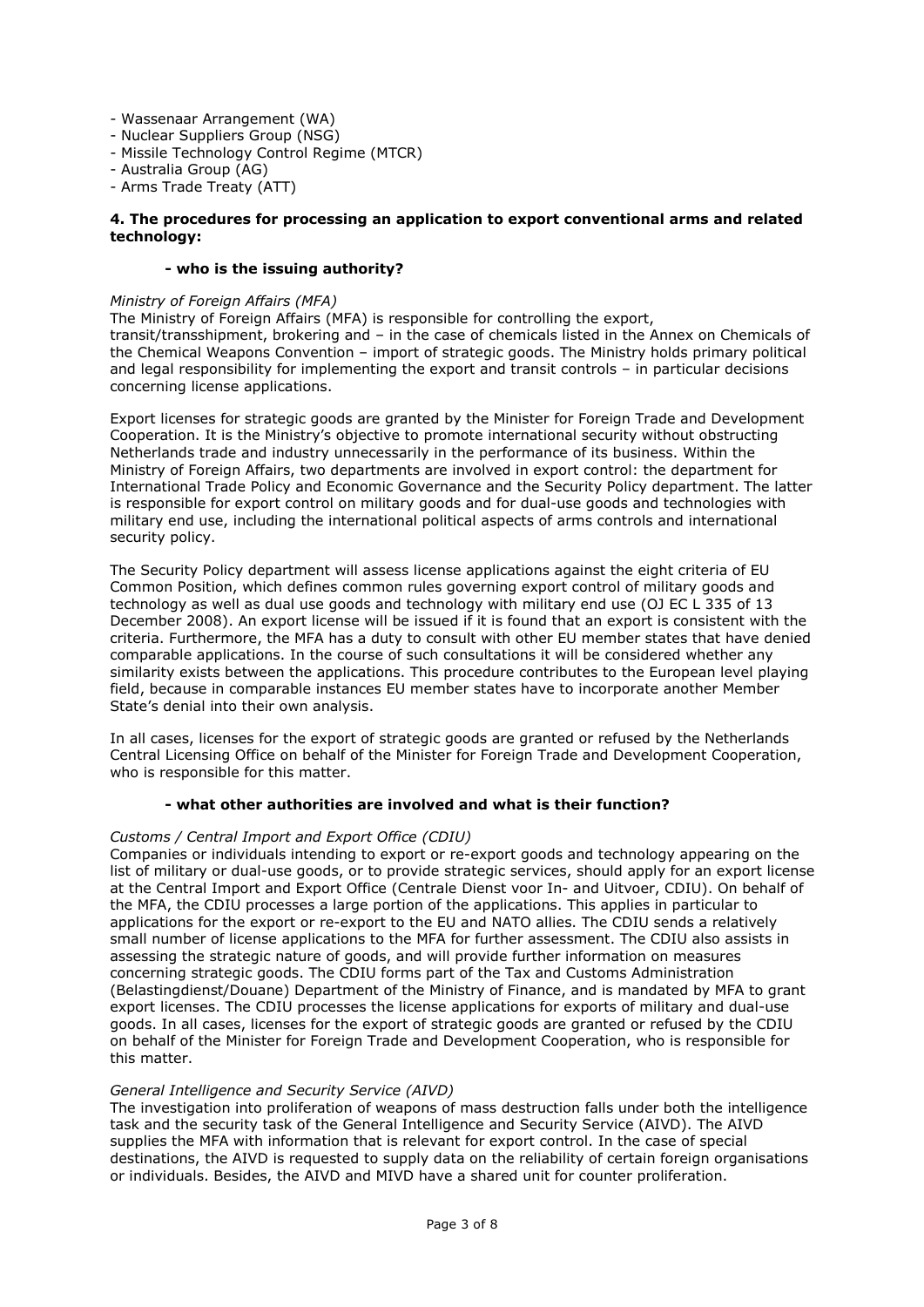## *Military Intelligence and Security Service (MIVD)*

The Military Intelligence and Security Service (MIVD) supplies intelligence and security information to the four branches of the Netherlands armed forces. Key starting points to the work of the MIVD consist of intelligence needs in support of peacetime operations and those made necessary by the sharp increase in international terrorism, cyber and hybrid threats. Monitoring supplies of military goods to other countries forms part of both the MIVD's security task and its intelligence task. The MIVD provides the MFA with information appropriate for export control policy. Besides, the MIVD and AIVD have a shared unit for counter proliferation.

## **- who deals with compliance?**

#### *Customs / Team POSS*

Team POSS is part of Customs at the Ministry of Finance. Team POSS checks a company's compliance in the fields of chemical weapons and drugs precursors, strategic goods, and sanctions legislation (POSS). It provides support to the Customs' risk control organisation by organising customs controls, supplying input for risk analyses, and passing on relevant information. Team POSS conducts inspection visits to a large number of organisations each year, for example in order to check their compliance and to check their accounts. Should any irregularities be found, a warning may be issued or an official report drawn up. Team POSS and the MFA also escort OPCW inspections on Netherlands territory in the framework of the Chemical Weapons Convention.

## *Fiscal Information and Investigation Service (FIOD)*

The investigation of punishable offences in the field of strategic goods is one of the duties of the FIOD. Should Customs detect any irregularities, it will report them to Team POSS. Should Team POSS consider an investigation to be desirable or necessary, it will report that to the FIOD. The latter will then decide whether an investigation is necessary. If the FIOD decides not to initiate an investigation, Team POSS will decide how to deal with an irregularity. In addition, the FIOD may initiate investigations on an autonomous basis, for example if they possess information pointing to irregularities.

#### **5. Lists of conventional weaponry under national export controls and the basis for their control. If applicable, report changes and/or updates to the data provided in 1995.**

The Netherlands uses the Common EU list of military goods (hereafter: EU Military List) as the national export controls list. The list is a translation of the internationally agreed Munitions List of the Wassenaar Arrangement. Examples of military goods are weapons, weapons systems, technology and software for such systems, and other goods designed specifically for military purposes. These goods are subdivided into items ML1 to ML22. These 22 items give detailed descriptions of military goods, generally including accessories and/or components and related goods.

## **6. Principles and national regulations on the destination or end-user of the good. Is there a complete** *erga omnes* **system or a published list of**

## **- destinations of concern?**

Prospective exports of conventional weapons are carefully assessed in political terms on a case-bycase basis, taking into account the nature of the goods, its end use and end-user, in line with the EU Common Position. Destinations of concern are not principally ruled out, and are not published a specific list. Occasionally, the processing of requests for export licenses to certain countries is suspended due to national policy considerations. This is communicated with our Parliament.

#### **- embargoed countries?**

For a list of embargoed countries, the web site http://www.rijksoverheid.nl/onderwerpen/internationale-vrede-en-veiligheid/sancties can be consulted. This website also has a hyperlink to a sanctions and embargoes web page maintained by the European Commission. All sanctions and embargoes mentioned on the EC website are incorporated in the Netherlands export policy.

## **- differentiation between destinations (e.g., is there any preferential treatment of(groups of) countries)?**

Trade in military goods between the Benelux countries is not subject to licensing requirements. Transit movements, however, do have to be notified or require a license. In that respect, it should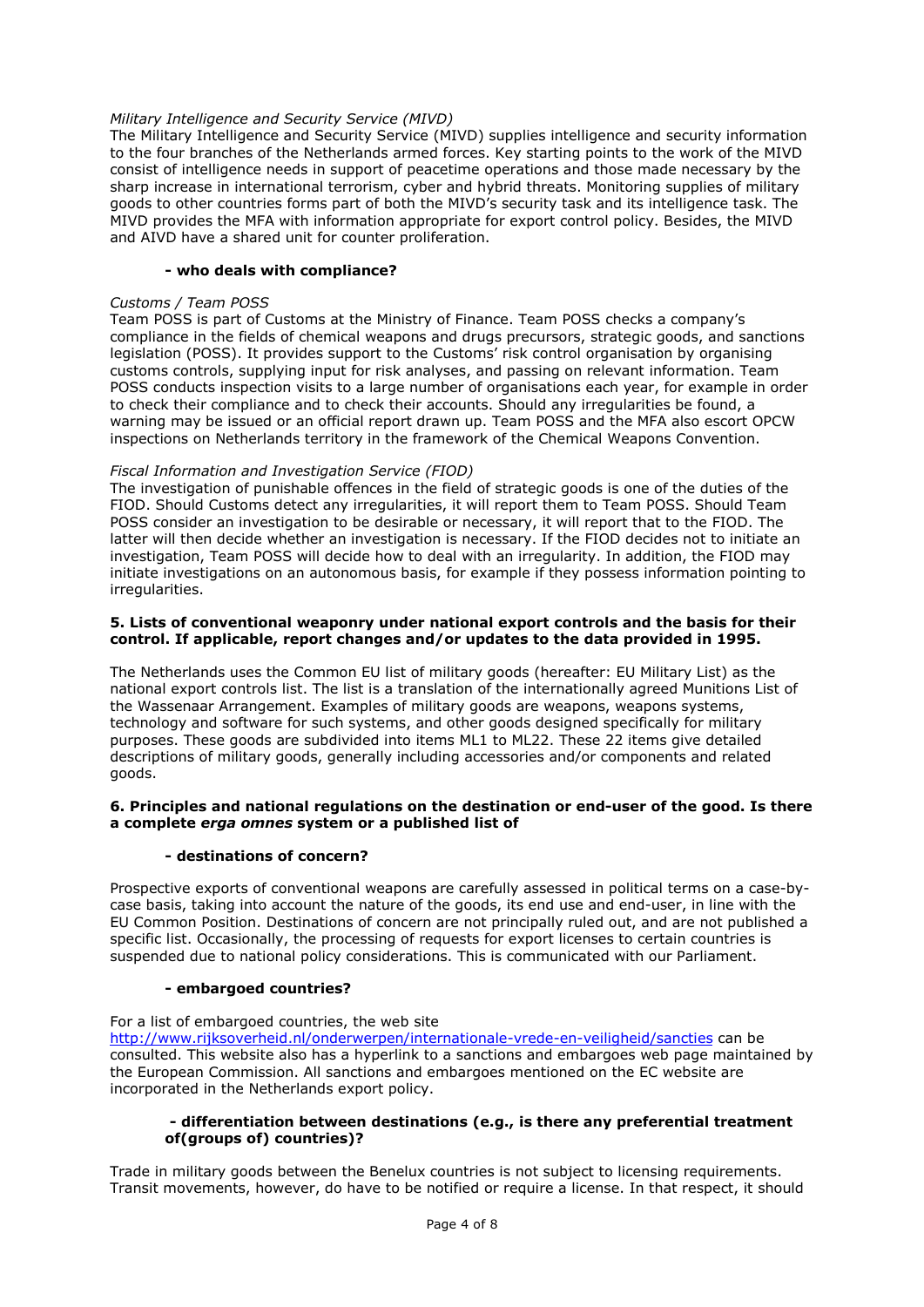be noted that when the definitive country of final destination of the goods is known to be a different one than Belgium or Luxembourg, a license for the export from the Netherlands to that third country via the Benelux must be requested in the Netherlands.

#### **7. Requirements for the provision of an end-user certificate in an export licence application, or of non-re-exportation clauses, or of any other type of certification before and after delivery for conventional arms export contracts. If applicable, please specify any verification of the end-user certificate and/or non-re-exportation clauses before and after delivery.**

Distinction is made between "systems" and "components" and between destinations, i.e. EU/NATO+ (Australia, New Zealand, Japan and Switzerland) and "other destinations". In general a non-re-exportation provision will apply to the transfer of "systems". Whether such a provision applies to the transfer of "components" depends on the circumstances. In general, for deliveries of components to system integrators in "EU/NATO+ destinations" an international import certificate (IIC) will be accepted as an adequate end-user assurance. For deliveries of components to system integrators in "other destinations" an end-user statement is required, but this end-user statement might include the possible re-exportation to certain third countries. If possible, such system integrator statements will be supplemented by end-user statements of the clients of the system integrator.

Under normal circumstances, the contract for the delivery of systems will contain a non-reexportation clause or a clause establishing the obligation to require prior authorisation from the Netherlands export control authorities for any re-sale. In some cases, such a clause will also be included in the end-user statement. Unless specific third countries are exempted from the non-reexportation clause or "only allowed after prior authorisation" clause, these clauses will apply to all third country destinations. Post-export implementation consists of a set of procedures to assess requests for the authorisation of a resale or re-exportation. Enforcement might include postshipment checks.

## **8. National definition of transit and transshipment (including free zones) of conventional arms, together with associated national legislation and compliance procedures.**

Since August 1st, 2008 the controls on the export from and transit through the Netherlands of military goods is based on the General Customs Law, the Decree on strategic goods and the Implementation order on strategic goods. The goal of the transit controls is to enable the government to get a better insight into the type and size of transit transactions of military goods through the Netherlands and to be able to act when a transaction is deemed undesirable.

In principle, all transit transactions of military goods through the Netherlands require a licence from the Netherlands Export Control Authorities, similar to the license requirement in case of export. Whereas transit transactions of military goods originating from and/or destined for Australia, Japan, New Zealand, Switzerland, Member States of the European Union or NATO allies used to be exempted from the transit license requirement, this (main) exemption has recently been constrained. Since July 1st, 2012 the distinction between transit and transshipment has been introduced for those transit shipments. Currently all transit shipments originating from and/or destined for those countries mentioned above that are transshipped in the Netherlands do require a transit licence and are no longer exempted from the transit license requirement. An exemption to this extension of the transit licence requirement is made for intra-EU transit; transit shipments that originate from and/or are destined for a Member State of the European Union. So except for the intracommunity transit, all transit shipment that is transshipped in the Netherlands currently requires a transit licence. For the transit shipments, which are exempted from the transit licence requirement, a notification is still required.

Furthermore, a limited number of transit transactions are exempt from both the transit licence and the transit notification requirements, regardless of whether the shipments are transshipped in the Netherlands. These are transit transactions of defense material owned by and destined for Netherlands or NATO armed forces, Joint Force Command or the European Space Agency, or transactions of military vehicles used by a foreign armed force with the purpose of using them in events such as state visits, naval reviews or aviation demonstrations.

## **9. The procedures governing companies wishing to export arms. Are companies obliged to seek official governmental authority to enter into contract negotiations or to sign contracts with foreign customers?**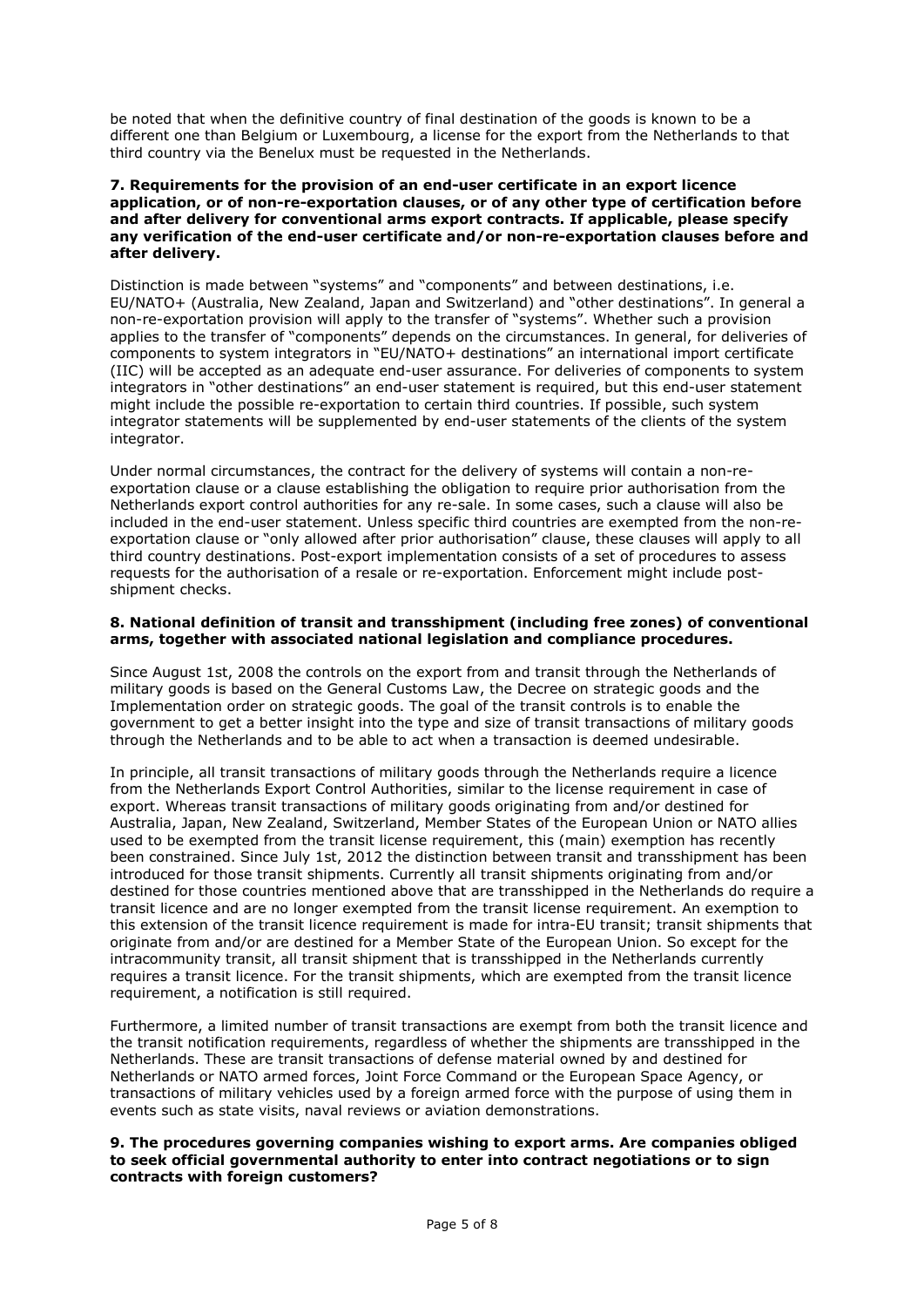# **10. Policy on the revocation of export licenses once they have been approved; please list any published regulations.**

Revocation is a legal possibility, but the Netherlands generally follows EU policy for sanctions. The legal basis for export controls in the Netherlands is described under item 2.

## **11. The penal and administrative implications for any exporter failing to comply with national controls. If applicable, report changes and/or updates to the data provided in 1995.**

The Economic Offences Act (Wet op de economische delicten) defines the powers of the Customs Service and the Fiscal Information and Investigation Service (FIOD) with regard to undertaking investigations, and the sentences applicable to offences against the export regulations. Such offences are not subject to the penalty regime of the General Customs Act; they are designated as economic offences and carry penalties of up to six years imprisonment.

# **12. Any circumstances in which the export of arms does not require an export licence.**

Some transactions are exempted from both the licensing and reporting requirements. These are transit transactions of defence material owned by and destined for Netherlands or NATO troops, AFCENT headquarters or the European Space Agency, or transactions of military vehicles owned or used by an army with the purpose of storing the vehicles or for using them in events such as state visits, naval reviews or aviation demonstrations.

## **13. Licenses for temporary export (e.g., demonstrations or testing), the period allowed and any special conditions attached to the licence, including verification of return procedures.**

Temporary exports also require an export licence and usually carry the condition of re-import within six months.

# **14. Licence documents and any standard conditions attached to it (copies to be provided).**

Attached are five copies of example of export licenses (in Dutch):

- 1. Individual license for the export of military goods within the EU;
- 2. Individual license for the export of military goods outside of the EU;
- 3. Individual license for the transit/transshipment of military goods;
- 4. Global license for the export of military goods within the EU;
- 5. Global license for the export of military goods outside of the EU.

# **15. Different types (e.g. individual, general, restricted, full, permanent, etc.) of licenses and what they are used for.**

There are three types of licenses:

- Individual licenses for shipments to an end-user in one country only, for one or for different kinds of goods. Value and quantity of the shipment have to be indicated at the time of application. These licenses are valid for one year, but a renewal is possible.
- Global licenses, which are more flexible means of licensing that allow multiple shipments of a range of goods to several destinations, may be issued for transactions with Member States of the EU and/or for exports to Australia, Canada, Iceland, Japan, New Zealand, Norway, Switzerland, Turkey and the United States of America. These licenses are valid for one to three years, but a renewal is possible.
- General licenses, i.e. the Community General Licence and the National General Licence, allow exporters to export specific items to multiple countries under a simplified procedure. In order to use a general licence previous registration at the licensing office is required. As of June 2016 four National General Licenses are available for transfer of military goods within the European Union, two National General Licenses for transshipment of military goods and one National General License for exports from parties belonging to the F-35 Lightning II programme.

No.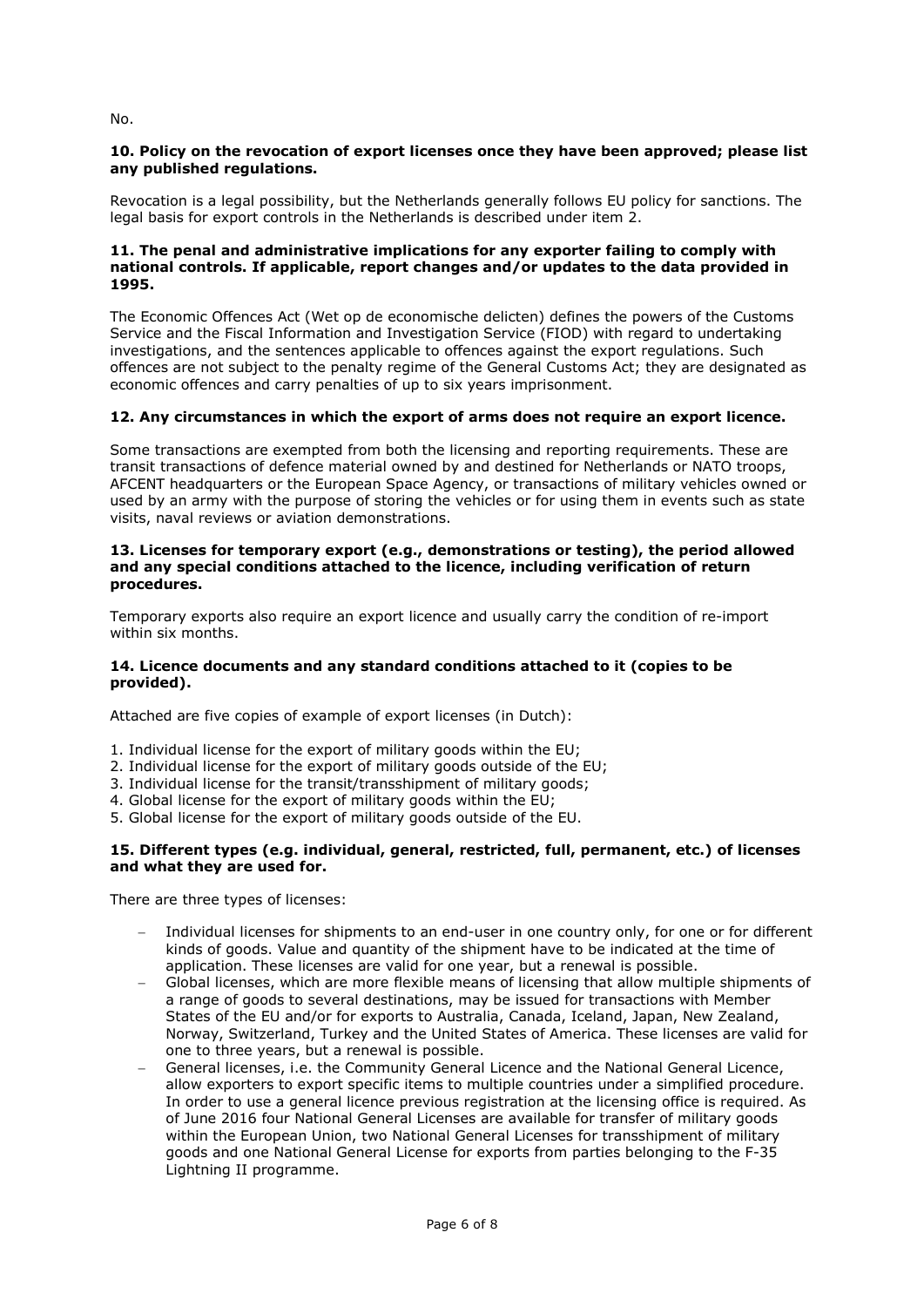#### **16. Advice given to exporters as to licensability, such as the likelihood of approval for a possible transaction.**

To apply for an export licence, an exporter is required to present the contract relevant to that particular export transaction. In the event that - prior to signing a contract or even prior to entering into commercial negotiations - an exporter wants to have an indication as to whether a licence might be granted or not, he can request such an indication (sondage). In order to do so, the exporter should make available (in writing) all relevant information (destination, end-user, and an accurate description of the goods to be exported). The request is then processed in the same way as a licence application. If the request is assessed positively, a letter is provided, stating that the Netherlands export control authorities would grant a licence if the prevailing circumstances are unchanged at that the of the formal application. The letter also always states that the authorities have the right to come to a different assessment if the situation in the country of destination changes significantly.

#### **17. The average number of export licenses issued annually and the staff engaged in the export licensing procedure.**

On average, 1.000 licenses for exports of military goods are issued annually. Approximately thirty people are engaged in the relevant licensing procedure.

## **18. Any other relevant information pertaining to the export of conventional arms and related technology, e.g., additional laws, reports to Parliament, special procedures for certain goods.**

Transparency and reporting is an important element of Netherlands export procedures for conventional arms. The Netherlands government is transparent and open about the export from, and the transit of strategic goods through, the Netherlands. All links to public national and international reporting instruments are given on the website below (in Dutch): https://www.rijksoverheid.nl/onderwerpen/exportcontrole-strategische-goederen/rapportagesdual-use-en-militaire-goederen.

## *Annual Report*

The Annual (national) Report on arms export policy is translated into English. The English versions can be found at https://www.government.nl/topics/export-controls-of-strategicgoods/documents/reports/2017/06/01/archive-annual-reports-arms-export-policy. These Reports contain information on the development of the Netherlands arms export policy, as well as data on the licenses issued and the license applications denied. The Annual Reports,

- summarise the principles and procedures of the Netherlands arms export policy for the relevant year;
- describe developments relating to transparency;
- outline the Netherlands defence-related industry;
- describe developments within the EU relevant to the arms export policy and efforts in the field of arms control with specific reference to the issue of small arms and light weapons.

The Reports include appendices with tables and statistics on several aspects of the Netherlands arms export policy.

#### *Monthly Reports (only in Dutch)*

In addition to the Annual Reports, the Dutch language section also contains monthly reports with information on all licenses granted for the export of strategic goods. These provide information on the type of licenses granted, the kind of goods involved, and the final destination of the goods. Moreover, monthly reports on the notifications provided on the transit of military goods through the Netherlands, as well as individual data on all licenses issued for the export of dual-use items are available.

#### *Report on denials*

In addition to the information on licenses granted for the export of strategic goods, the Netherlands also publishes all denials. These include information on the type of license denied, the kind of goods involved, the final destination of the goods, the final end-user of the goods and the reason for the denial.